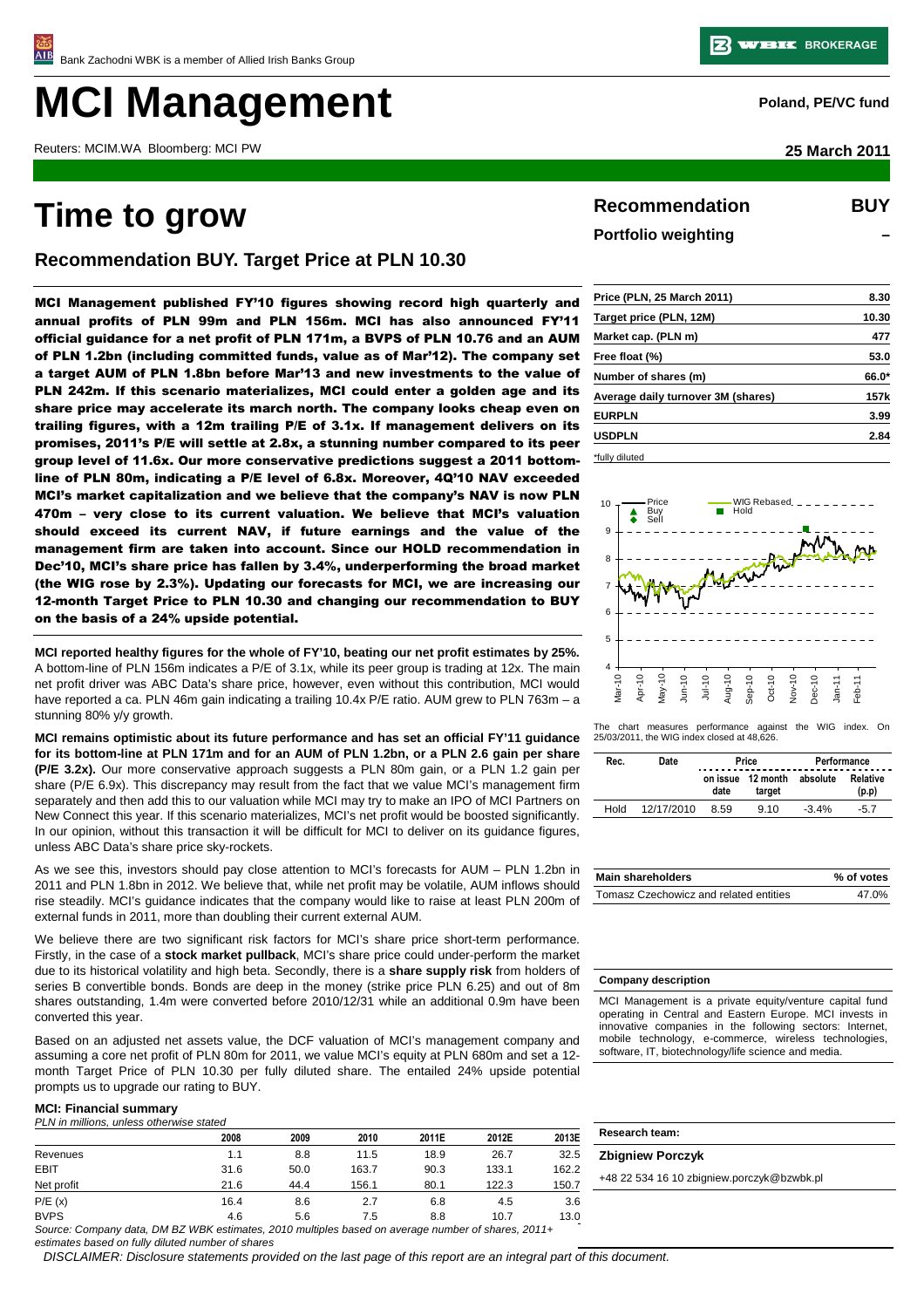# **Valuations**

### **Fig. 1. MCI management company: DCF analysis**

| PLN in millions, unless otherwise stated |        |       |       |       |                        |       |       |         |       |       |
|------------------------------------------|--------|-------|-------|-------|------------------------|-------|-------|---------|-------|-------|
|                                          | 2011E  | 2012E | 2013E | 2014E | 2015E                  | 2016E | 2017E | 2018E   | 2019E | 2020E |
| <b>AUM</b>                               | 300    | 351   | 422   | 507   | 609                    | 732   | 880   | 1,057   | 1,270 | 1,526 |
| Management fee                           | 6.9    | 9.8   | 11.6  | 13.9  | 16.7                   | 20.1  | 24.2  | 29.1    | 34.9  | 41.9  |
| <b>EBITDA</b>                            | 3.5    | 4.9   | 5.8   | 7.0   | 8.4                    | 10.1  | 12.1  | 14.5    | 17.5  | 21.0  |
| Tax                                      | 0.7    | 0.9   | 1.1   | 1.3   | 1.6                    | 1.9   | 2.3   | 2.8     | 3.3   | 4.0   |
| Free cash flow                           | 2.8    | 4.0   | 4.7   | 5.6   | 6.8                    | 8.2   | 9.8   | 11.8    | 14.1  | 17.0  |
| <b>WACC</b>                              | 12.7%  |       |       |       |                        |       |       |         |       |       |
| PV FCF 2011-2020                         | 39     |       |       |       | <b>RFR</b>             |       |       | 6.3%    |       |       |
| Terminal growth                          | 1.0%   |       |       |       | Debt risk premium      |       |       | 4.8%    |       |       |
| Terminal Value (TV)                      | 175    |       |       |       | ERP                    |       |       | 5.0%    |       |       |
| PV TV                                    | 53     |       |       |       | Beta unlevered         |       |       | 1.2     |       |       |
| <b>Total EV (1 Jan 2011)</b>             | 92     |       |       |       | Cost of equity         |       |       | 13.9%   |       |       |
| Month                                    | 3      |       |       |       | Cost of debt after tax |       |       | $9.0\%$ |       |       |
| Total EV (1 Mar 2011)                    | 95     |       |       |       | % D                    |       |       | 25%     |       |       |
| 12-month Target EV                       | 108    |       |       |       |                        |       |       |         |       |       |
| AUM growth                               | 87.5%  | 16.9% | 20.4% | 20.1% | 20.2%                  | 20.2% | 20.2% | 20.2%   | 20.2% | 20.2% |
| Management fee growth                    | 110.8% | 41.4% | 18.8% | 20.3% | 20.1%                  | 20.2% | 20.2% | 20.2%   | 20.2% | 20.2% |
| FCF growth                               | 110.8% | 41.4% | 18.8% | 20.3% | 20.1%                  | 20.2% | 20.2% | 20.2%   | 20.2% | 20.2% |
| <b>EBITDA</b> margin                     | 1.2%   | 1.4%  | 1.4%  | 1.4%  | 1.4%                   | 1.4%  | 1.4%  | 1.4%    | 1.4%  | 1.4%  |

Source: DM BZ WBK estimates, encompasses only external funds

#### **Fig. 2. MCI: DCF valuation summary table**

| PLN in millions unless otherwise stated |     |                 |                 |
|-----------------------------------------|-----|-----------------|-----------------|
|                                         |     |                 | Total value per |
|                                         | EV  | <b>Total EV</b> | share           |
| Management company                      | 108 |                 |                 |
| adj. NAV                                | 571 |                 |                 |
|                                         |     | 680             | 10.30           |

Source: DM BZ WBK estimates, fully diluted number of shares

# **Comparable valuation**

### **Fig. 3. MCI: Peer group multiples**

|                                                                       |              |            | <b>Market Cap</b> |       | P/E   |       | <b>AUM</b> | <b>MC/AUM</b> | <b>MC/NAV</b> |
|-----------------------------------------------------------------------|--------------|------------|-------------------|-------|-------|-------|------------|---------------|---------------|
| Company                                                               | <b>Price</b> | Currency   | (EURm)            | 2011E | 2012E | 2013E | USD bn     | %             | %             |
| <b>MCI Management SA</b>                                              | 8.3          | <b>PLN</b> | 119               | 6.8   | 4.5   | 3.6   | 0.3        | 62.6%         | 95.6%         |
| <b>Alternative Asset</b><br><b>Managers</b>                           |              |            |                   |       |       |       |            |               |               |
| <b>Blackstone Group LP</b><br>Fortress Investment                     | 18.74        | <b>USD</b> | 15.830            | 12.3  | 9.7   | 8.1   | 119        | 18.7%         | 276.5%        |
| Group LLC                                                             | 5.57         | <b>USD</b> | 1.859             | 8.3   | 7.1   | 7.6   | 44         | 5.9%          | 267.3%        |
| <b>KKR &amp; Co LP</b><br>Och-Ziff Capital<br><b>Management Group</b> | 17.84        | <b>USD</b> | 8,755             | 8.6   | 7.4   | 6.6   | 55         | 22.4%         | 32.5%         |
| <b>LLC</b><br>Partners Group                                          | 16.46        | <b>USD</b> | 4.323             | 11.6  | 10.0  | 8.7   | 26         | 23.4%         | 1351.2%       |
| <b>Holding AG</b>                                                     | 172.2        | <b>CHF</b> | 3.552             | 16.0  | 13.2  | 11.1  | 9          | 53.6%         | 774.8%        |
| <b>Median</b>                                                         |              |            |                   | 11.6  | 9.7   | 8.1   | 44         | 22.4%         | 276.5%        |

Source: Bloomberg, DM BZ WBK estimates

#### **Fig. 4. MCI: Comparable valuation**

| In PLN  |       |       |       |     |        |         |
|---------|-------|-------|-------|-----|--------|---------|
|         |       | P/E   |       |     | NAV/MC | Average |
|         | 2011E | 2012E | 2013E |     |        |         |
|         | 14.2  | 18.0  | 18.4  | 2.6 | 20.9   |         |
| Average |       |       | 16.9  |     |        | 13.4    |

Source: DM BZ WBK estimates, fully diluted number of shares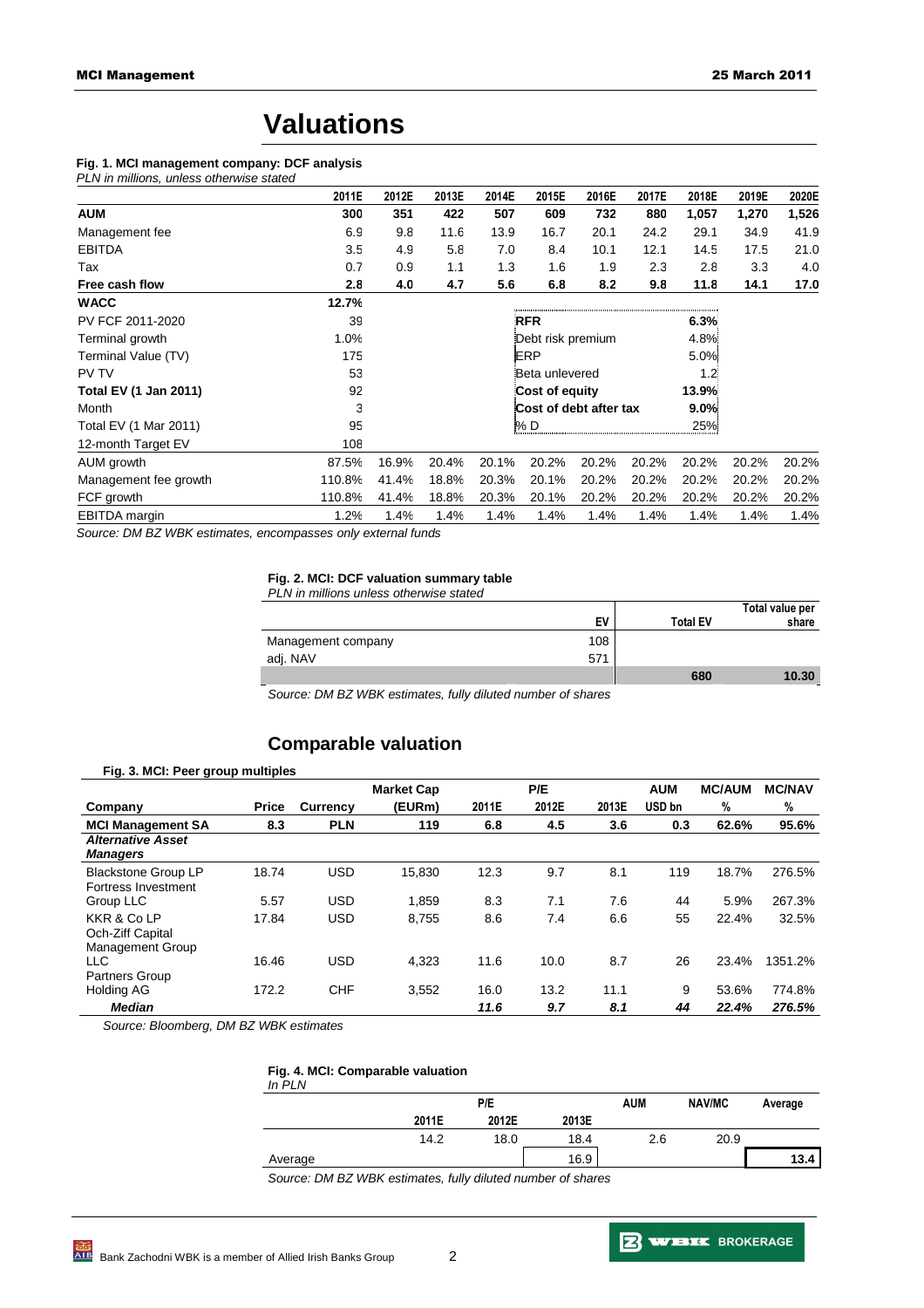# **Financial statements and forecasts**

### **Fig. 5. MCI: Income statement forecasts**

| PLN in millions, unless otherwise stated |        |        |        |        |         |         |
|------------------------------------------|--------|--------|--------|--------|---------|---------|
|                                          | 2008   | 2009   | 2010   | 2011E  | 2012E   | 2013E   |
| <b>AUM</b>                               | 283    | 418    | 760    | 1180   | 1553    | 1775    |
| <b>Net sales</b>                         | 1.1    | 8.8    | 11.5   | 18.9   | 26.7    | 32.5    |
| COGS                                     | 0.3    | 1.7    | 4.0    | 5.7    | 8.0     | 9.7     |
| <b>Gross profit</b>                      | 0.8    | 7.1    | 7.5    | 13.3   | 18.7    | 22.7    |
| SG&A                                     | 7.1    | 5.4    | 7.3    | 11.3   | 14.8    | 17.0    |
| Other operating income, net              | 37.8   | 48.3   | 163.5  | 88.3   | 129.3   | 156.5   |
| <b>Operating profit</b>                  | 31.6   | 50.0   | 163.7  | 90.3   | 133.1   | 162.2   |
| Financials, net                          | $-6.4$ | -7.5   | $-7.9$ | $-9.8$ | $-10.1$ | $-10.4$ |
| <b>Profit before tax</b>                 | 25.1   | 42.4   | 155.8  | 80.5   | 123.1   | 151.8   |
| Income tax                               | $-4.3$ | $-2.5$ | 0.9    | 0.4    | 0.7     | 1.1     |
| Net profit                               | 29.4   | 45.0   | 154.9  | 80.1   | 122.3   | 150.7   |
| from discontinued operations             | 8.3    | 0.6    | $-1.2$ | 0.0    | 0.0     | 0.0     |
| Minority interest                        | 0.4    | 0.0    | 0.0    | 0.0    | 0.0     | 0.0     |
| Net profit for shareholders              | 21.6   | 44.4   | 156.1  | 80.1   | 122.3   | 150.7   |
| AUM growth                               |        | 48%    | 82%    | 55%    | 32%     | 14%     |
| Sales growth                             |        | 699%   | 31%    | 65%    | 41%     | 22%     |
| Gross profit growth                      |        | 744%   | 7%     | 76%    | 41%     | 22%     |
| EBIT growth                              |        | 58%    | 228%   | -45%   | 47%     | 22%     |
| Net profit growth                        |        | 106%   | 252%   | $-49%$ | 53%     | 23%     |
| ___________                              |        |        |        |        |         |         |

Source: Company data, DM BZ WBK estimates

### **Fig. 6. MCI: Balance sheet forecasts**

PLN in millions, unless otherwise stated

|                                     | 2008  | 2009   | 2010  | 2011E | 2012E | 2013E |
|-------------------------------------|-------|--------|-------|-------|-------|-------|
| <b>Current assets</b>               | 18.1  | 57.0   | 30.2  | 27.5  | 20.6  | 14.9  |
| cash and equivalents                | 8.1   | 1.1    | 19.6  | 16.9  | 10.0  | 4.2   |
| other short term investments        | 0.3   | 53.6   | 2.1   | 2.1   | 2.1   | 2.1   |
| accounts receivable                 | 9.5   | 2.2    | 8.5   | 8.5   | 8.5   | 8.5   |
| inventories                         | 0.1   |        |       |       |       |       |
| prepaid expenses                    |       |        |       |       |       |       |
| <b>Fixed assets</b>                 | 281.9 | 276.7  | 604.8 | 693.1 | 822.4 | 978.8 |
| PPE                                 | 1.1   | 0.1    | 0.1   | 0.1   | 0.1   | 0.1   |
| long-term investments               | 267.0 | 272.2  | 591.6 | 679.9 | 809.2 | 965.7 |
| intangibles                         | 0.6   | 0.5    | 0.4   | 0.4   | 0.4   | 0.4   |
| goodwill                            | 1.8   |        |       |       |       |       |
| long-term receivables               | 9.5   | 0.3    | 7.1   | 7.1   | 7.1   | 7.1   |
| Long-term deferred charges          | 1.9   | 3.6    | 5.6   | 5.6   | 5.6   | 5.6   |
| <b>Total assets</b>                 | 300.0 | 333.7  | 635.0 | 720.6 | 843.0 | 993.7 |
| <b>Current liabilities</b>          | 69.4  | 14.8   | 18.7  | 18.7  | 18.7  | 18.7  |
| bank debt                           | 0.3   | 5.3    | 5.5   | 5.5   | 5.5   | 5.5   |
| accounts payable                    | 11.2  | 1.2    | 2.5   | 2.5   | 2.5   | 2.5   |
| other current liabilities           | 57.9  | 7.2    | 10.1  | 10.1  | 10.1  | 10.1  |
| Deferred income                     |       | 1.0    | 0.5   | 0.5   | 0.5   | 0.5   |
| Long-term liabilities               | 22.7  | 52.9   | 118.1 | 118.1 | 118.1 | 118.1 |
| bank debt                           | 21.3  | 52.5   | 63.3  | 63.3  | 63.3  | 63.3  |
| other long-term liabilities         | 1.3   | 0.4    | 38.6  | 38.6  | 38.6  | 38.6  |
| Provisions                          | 0.0   |        | 16.1  | 16.1  | 16.1  | 16.1  |
| <b>Equity</b>                       | 206.2 | 266.0  | 498.1 | 583.7 | 706.1 | 856.8 |
| share capital                       | 44.7  | 47.313 | 52.0  | 57.6  | 57.6  | 57.6  |
| capital reserves                    | 140.0 | 174.4  | 290.0 | 446.1 | 526.2 | 648.5 |
| net income                          | 21.6  | 44.4   | 156.1 | 80.1  | 122.3 | 150.7 |
| <b>Minority Interest</b>            | 1.7   |        | 0.1   | 0.1   | 0.1   | 0.1   |
| <b>Total liabilities and equity</b> | 300.0 | 333.7  | 635.0 | 720.6 | 843.0 | 993.7 |
| Net debt                            | 71.4  | 63.9   | 59.4  | 62.1  | 69.0  | 74.7  |

Source: Company data, DM BZ WBK estimates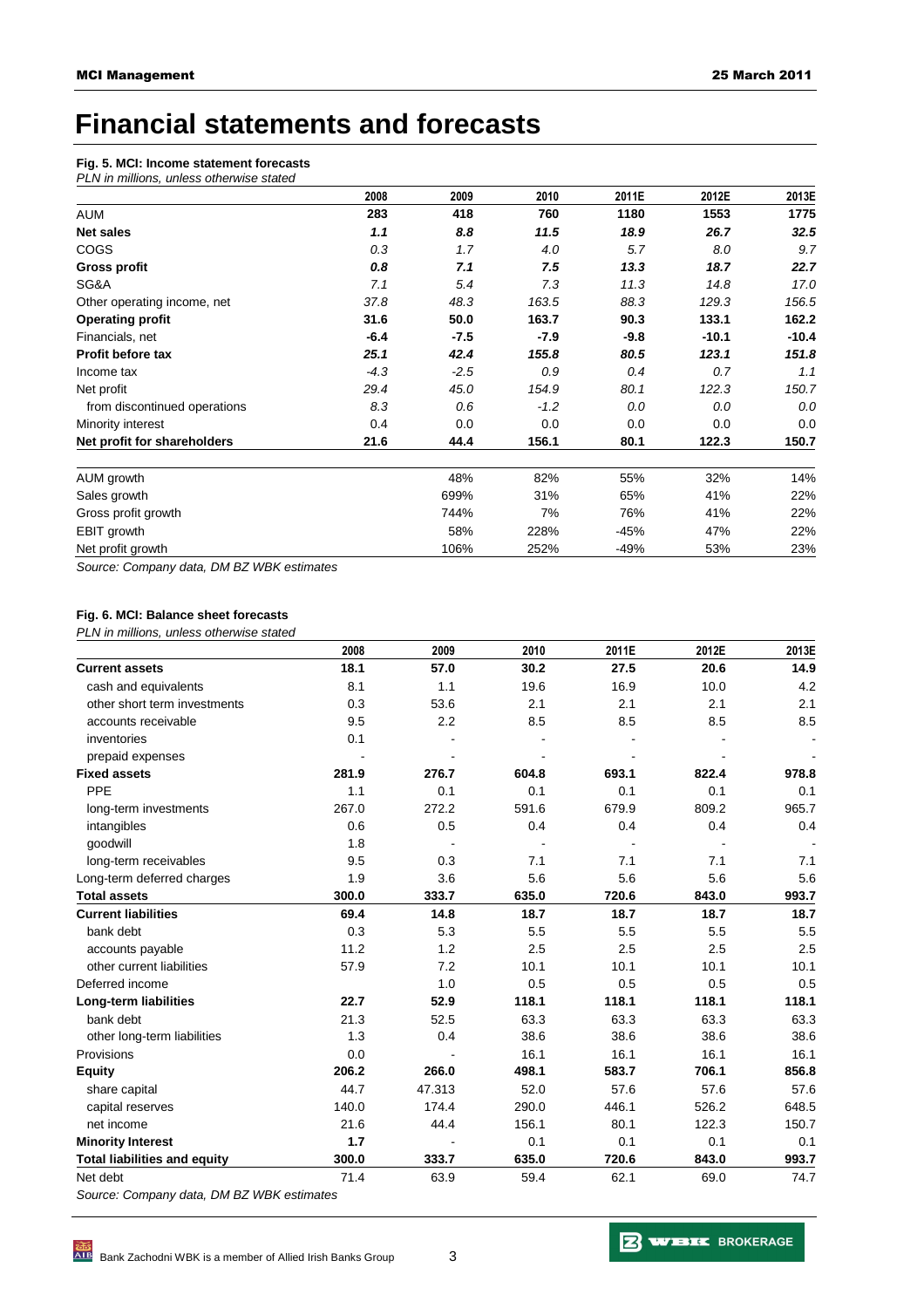## **Fig. 7. MCI: Cash flow statement forecasts**

PLN in millions, unless otherwise stated

|                                          | 2008    | 2009    | 2010    | 2011E  | 2012E   | 2013E   |
|------------------------------------------|---------|---------|---------|--------|---------|---------|
| Cash flow from operations                | 74.2    | (111.2) | 57.5    | (10.2) | (10.8)  | (11.5)  |
| Net profit                               | 21.6    | 44.4    | 156.1   | 80.1   | 122.3   | 150.7   |
| Provisions                               |         | 1.0     | 15.6    |        |         |         |
| Depreciation and amortization            |         |         |         |        |         |         |
| Changes in WC, o/w                       | 9.1     | (2.6)   | (4.9)   |        |         |         |
| inventories                              | (0.1)   | 0.1     |         |        |         |         |
| receivables                              | 0.3     | 7.3     | (6.2)   |        |         |         |
| payables                                 | 9.0     | (10.0)  | 1.3     |        |         |         |
| Return on investments                    | (31.6)  | (50.0)  | (163.7) | (90.3) | (133.1) | (162.2) |
| Other, net                               | 75.0    | (104.0) | 54.4    |        |         |         |
| <b>Cash flow from investment</b>         | (116.3) | 54.3    | (126.1) | 2.0    | 3.8     | 5.8     |
| Additions to PPE and intangibles         | (0.6)   | 1.1     | 0.2     |        |         |         |
| Change in long-term investments          | (40.0)  | 44.8    | (155.7) | 2.0    | 3.8     | 5.8     |
| Other, net                               | (75.7)  | 8.4     | 29.4    |        |         |         |
| Cash flow from financing                 | 43.0    | 49.8    | 87.1    | 5.6    | 0.0     | (0.0)   |
| Change in long-term borrowing            | 21.3    | 31.1    | 10.9    |        |         |         |
| Change in short-term borrowing           | (10.2)  | 5.0     | 0.2     |        |         |         |
| Change in equity and profit distribution | 31.5    | 15.4    | 76.0    | 5.6    | 0.0     | (0.0)   |
| Dividends (paid)                         |         |         |         |        |         |         |
| Other, net                               | 0.3     | (1.7)   | 0.1     |        |         |         |
| Net change in cash and equivalents       | 0.8     | (7.0)   | 18.5    | (2.6)  | (7.0)   | (5.7)   |
| Beginning cash and equivalents           | 7.3     | 8.1     | 1.1     | 19.6   | 16.9    | 10.0    |
| Ending cash and equivalents              | 8.1     | 1.1     | 19.6    | 16.9   | 10.0    | 4.2     |

Source: Company data, DM BZ WBK estimates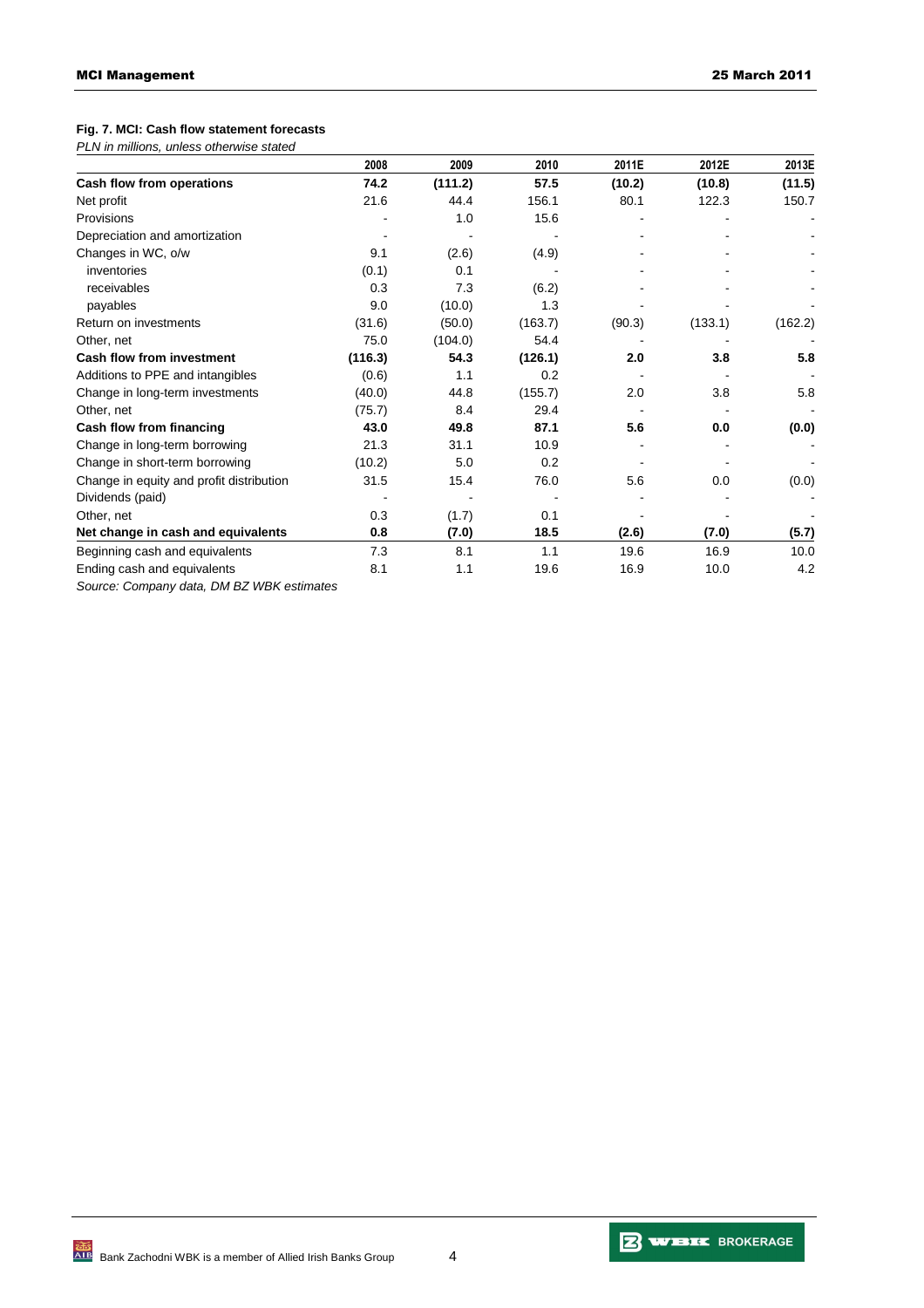# **Dom Maklerski BZ WBK S.A.**

### Institutional Sales Department

| 5A Grzybowska St.       |
|-------------------------|
| 00-132 Warszawa         |
| fax. (+48) 22 586 81 09 |

### Equity Research

| Pawel Puchalski, CFA, Head<br>Telecommunications, IT, Mining, Power | tel. (+48) 22 586 80 95    | pawel.puchalski@bzwbk.pl    |
|---------------------------------------------------------------------|----------------------------|-----------------------------|
| Maciej Baranski<br><b>Banks</b>                                     | tel. (+48) 22 586 81 00    | maciej.baranski@bzwbk.pl    |
| Andrzej Szymanski<br>Media, Real Estate, Wood & Paper               | tel. (+48) 22 586 81 59    | andrzej.szymanski@bzwbk.pl  |
| Pawel Burzynski<br>Strategy, Oil & Gas, Chemicals, Biotechnology    | tel. (+48) 22 586 81 55    | pawel.burzynski@bzwbk.pl    |
| Tomasz Sokolowski<br>Pharma, Retail                                 | tel. (+48) 22 586 82 36    | tomasz.sokolowski@bzwbk.pl  |
| Zbigniew Porczyk<br>IT Distribution, Mining Machines                | tel. (+48) 22 534 16 10    | zbigniew.porczyk@bzwbk.pl   |
| Maciej Marcinowski, Research Associate                              | tel. (+48) 22 586 82 33    | maciej.marcinowski@bzwbk.pl |
| Lukasz Kosiarski, Research Associate                                | tel. (+48) 22 586 82 25    | lukasz.kosiarski@bzwbk.pl   |
|                                                                     | <b>Sales &amp; Trading</b> |                             |
| Bartek Godlewski, Head                                              | tel. (+48) 22 586 80 44    | bartek.godlewski@bzwbk.pl   |
| Wojciech Wosko                                                      | tel. (+48) 22 586 80 82    | wojciech.wosko@bzwbk.pl     |
| Kamil Cislo                                                         | tel. (+48) 22 586 80 90    | kamil.cislo@bzwbk.pl        |
| Marcin Stosio                                                       | tel. (+48) 22 586 81 93    | marcin.stosio@bzwbk.pl      |

Blazej Leskow **blazej Leskow** tel. (+48) 22 586 81 57 blazej.leskow@bzwbk.pl Pawel Szczepanski bel. (+48) 22 586 85 15 pawel.szczepanski@bzwbk.pl

Marcin Kuciapski tel. (+48) 22 586 80 96 marcin.kuciapski@bzwbk.pl

#### LIMITATION OF LIABILITY

This material was produced by Dom Maklerski BZ WBK S.A. (DM BZ WBK S.A.), entity that is subject to the regulations of the Act on Trading in Financial Instruments dated July 29th 2005 (Journal of Laws of 2010, No.211 item 1384 - consolidated text, further amended), Act on Public Offering, Conditions Governing the Introduction of Financial Instruments to Organised Trading, and Public Companies dated July 29th 2005 (Journal of Laws of 2009, No.185 item 1439 - consolidated text, further amended), Act on Capital Market Supervision dated July 29th 2005 (Journal of Laws of 2005, No.183 item 1537 further amended). It is addressed to qualified investors and professional clients as defined under the above indicated regulations and to Clients of DM BZ WBK S.A. entitled to gain recommendations based on the brokerage services agreements. All trademarks, service marks and logos used in this report are trademarks or service marks or registered trademarks or service marks of DM BZ WBK S.A. or entities belonging to BZ WBK or AIB.

DM BZ WBK S.A. is an author of this document. DM BZ WBK S.A. may not have taken any steps to ensure that the securities referred to in this report are suitable for any particular investor. DM BZ WBK S.A. will not treat recipients of this report as its customers by virtue of their receiving this report. The investments and services contained or referred to in this report may not be suitable for particular investor and it is recommended to consult an independent investment advisor in case of doubts about such investments or investment services. Nothing in this report constitutes investment, legal, accounting or tax advice, or a representation that any investment or strategy is suitable or appropriate to investor's individual circumstances, or otherwise constitutes a personal recommendation to particular investor.

In the case where recommendation refers to several companies, the name "Issuer" will apply to all of them.

Affiliates of DM BZ WBK S.A. may, from time to time, to the extent permitted by law, participate or invest in financing transactions with: MCI Management S.A. "Issuer", perform services for or solicit business from such Issuer and/or have a position or effect transactions in the financial instruments issued by the Issuer ("financial instruments"). DM BZ WBK S.A. may, to the extent permitted by applicable UK law and other applicable law or regulation, effect transactions in the Financial instruments before this material is published to recipients. Unless otherwise permitted by law in the applicable jurisdiction, only authorised affiliates of DM BZ WBK S.A. will effect orders for Financial instruments from customers in such jurisdiction. This material may relate to investments or services of a person outside the United Kingdom or to other matters which are not regulated by the Financial Services Authority. Any further details as to where this may be the case are available upon request.

**Z WELK** BROKERAGE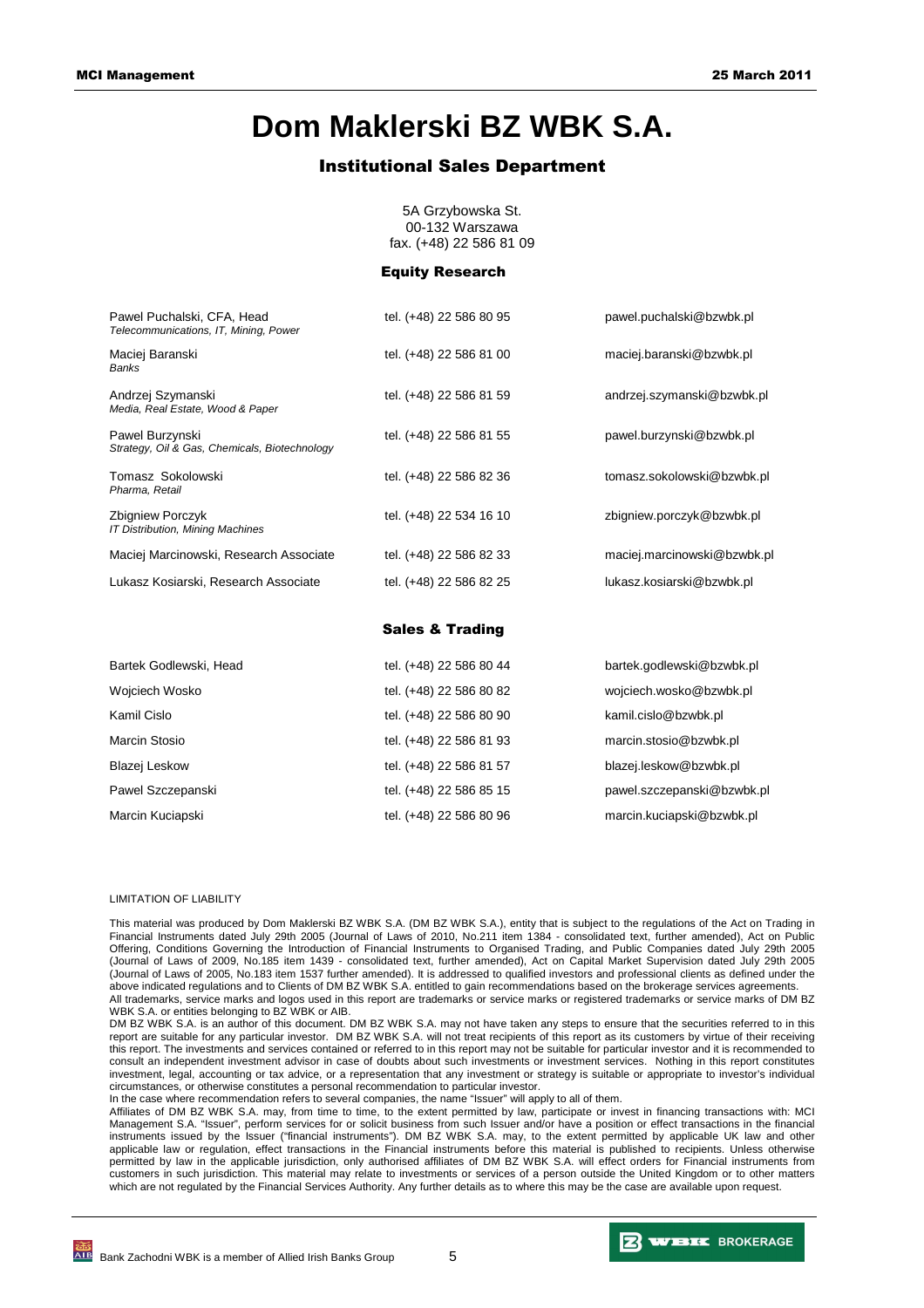### MCI Management 25 March 2011

DM BZ WBK S.A. emphasizes that this document is going to be updated at least once a year. This document remains in force for 12 months and no longer than the date of the issue of another recommendation.

DM BZ WBK S.A. may have issued, and may in the future issue, other reports that are inconsistent with, and reach different conclusions from, the information presented in this report. Those reports reflect the different assumptions, views and analytical methods of the analysts who prepared them and DM BZ WBK is under no obligation to ensure that such other reports are brought to the attention of any recipient of this report.

Information and opinions contained herein have been compiled or gathered by DM BZ WBK S.A. from sources believed to be reliable, however DM BZ WBK S.A. and its affiliates shall have no responsibility or liability whatsoever in respect of any inaccuracy in or omission from this document prepared by DM BZ WBK S.A. or sent by DM BZ WBK S.A. to any person in connection with the offering of the Financial instruments and any such person shall be responsible for conducting his own investigation and analysis of the information contained or referred to in this document and of evaluating the merits and risks involved in the Financial instruments forming the subject matter of this or other such document. This statement shall be deemed to be incorporated in and form a term of any contract entered into by DM BZ WBK S.A. or its affiliates with any such person in respect of any transaction in Financial instruments. The information and opinions contained herein are subject to change without any notice.

Dom Maklerski BZ WBK S.A. is not responsible for damages resulting from placing orders based on this document.

THIS DOCUMENT DOES NOT CONSTITUTE AN OFFER OR INVITATION TO SUBSCRIBE FOR OR PURCHASE ANY FINANCIAL INSTRUMENTS AND SHALL NOT BE CONSIDERED AS AN OFFER TO SELL OR TO BUY ANY SECURITIES. THIS DOCUMENT IS FURNISHED AND PRESENTED TO YOU SOLELY FOR YOUR INFORMATION AND MAY NOT BE REPRODUCED OR REDISTRIBUTED TO ANY OTHER PERSON.

THIS DOCUMENT NOR ANY COPY HEREOF SHALL NOT BE DISTRIBUTED DIRECTLY OR INDIRECTLY IN THE UNITED STATES, CANADA, AUSTRALIA OR JAPAN OR TO ANY CITIZEN OR RESIDENT OF THE UNITED STATES, CANADA, AUSTRALIA OR JAPAN WHERE ITS DISTRIBUTION MAY BE RESTRICTED BY LAW. ITS DISTRIBUTION MAY BE RESTRICTED BY LAW IN OTHER COUNTRIES. PERSONS WHO DISTRIBUTE THIS DOCUMENT SHALL MAKE THEMSELVES AWARE OF AND ADHERE TO ANY SUCH RESTRICTIONS.

TO ANY US PERSON OR TO ANY PERSON IN THE UNITED KINGDOM OTHER THAN AN AUTHORISED PERSON OR EXEMPTED PERSON OR ANY OTHER PERSON FALLING WITHIN ARTICLES 19(5), 38, 47 AND 49 OF THE FINANCIAL SERVICES AND MARKETS ACT 2000 (FINANCIAL PROMOTION) ORDER 2001. NEITHER THIS REPORT NOR ANY COPY HEREOF MAY BE DISTRIBUTED IN ANY JURISDICTION OUTSIDE THE UK WHERE ITS DISTRIBUTION MAY BE RESTRICTED BY LAW. PERSONS WHO RECEIVE THIS DOCUMENT SHOULD MAKE THEMSELVES AWARE OF AND ADHERE TO ANY SUCH RESTRICTIONS.

THIS DOCUMENT HAS NOT BEEN PREPARED BY OR IN CONJUNCTION WITH ISSUER.

INFORMATION IN THIS DOCUMENT MUST NOT BE RELIED UPON AS HAVING BEEN AUTHORISED OR APPROVED BY ISSUER. THE OPINIONS EXPRESSED HEREIN ARE SOLELY THOSE OF DM BZ WBK S.A

DM BZ WBK S.A. INFORMS THAT INVESTING ASSETS IN FINANCIAL INSTRUMENTS IMPLIES THE RISK OF LOSING PART OR ALL THE INVESTED ASSETS.

DM BZ WBK S.A. INDICATES THAT THE PRICE OF THE FINANCIAL INSTRUMENTS IS INFLUENCED BY LOTS OF DIFFERENT FACTORS, WHICH ARE OR CANNOT BE DEPENDENT FROM ISSUER AND ITS BUSINESS RESULTS. THESE ARE FACTORS SUCH AS CHANGING ECONOMICAL, LAW, POLITICAL OR TAX CONDITION.

THE DECISION TO PURCHASE ANY OF THE FINANCIAL INSTRUMENTS SHOULD BE MADE ONLY ON THE BASIS OF THE PROSPECTUS, OFFERING CIRCULAR OR OTHER DOCUMENTS AND MATERIALS WHICH ARE PUBLISHED ON GENERAL RELEASE ON THE BASIS OF POLISH LAW.

In preparing this document DM BZ WBK S.A. made use of the following valuation methods:

1) discounted cash flows ("DCF")

2) comparative.

The DCF valuation method is based on expected future discounted cash flows. One advantage of the DCF valuation method is that it takes into account all cash streams reaching Issuer and the cost of money over time. Some disadvantages of the DCF valuation method are that a large number of parameters and assumptions need to be estimated; and the valuation is sensitive to changes in those parameters.

The comparative valuation method is based on the economic rule of "one price". Some advantages of the comparative valuation method are that the analyst need only estimate a small number of parameters; the valuation is based on current market conditions; the relatively large accessibility of indicators for companies being compared; and that there is an extensive knowledge of the comparative method among investors. Some disadvantages of valuation by the comparative method are the considerable sensitivity of the results of the valuation on the choice of companies to the comparative group; the method can lead to a simplification of the picture of the company which in turn can lead to omitting certain important factors (e.g. growth dynamics, extra-operational assets, corporate governance, the repeatability of results, differences in applied accounting standards); and the uncertainty of the effectiveness of a market valuation of companies being compared.

Explanations of special terminology used in the recommendation: EBIT – earnings before interest and tax EBITDA – earnings before interest, taxes, depreciation, and amortization P/E – price-earnings ratio EV – enterprise value (market capitalisation plus net debt) PEG - P/E to growth ratio EPS - earnings per share CPI – consumer price index WACC - weighted average cost of capital CAGR – cumulative average annual growth P/CE – price to cash earnings (net profit plus depreciation and amortisation) ratio NOPAT – net operational profit after taxation FCF - free cash flows BV – book value ROE – return on equity

P/BV – price-book value

Recommendation definitions:

Buy - indicates a stock's total return to exceed more than 15% over the next twelve months. Hold - indicates a stock's total return to be in range of 0%-15% over the next twelve months. Sell - indicates a stock's total return to be less than 0% over the next twelve months.

Over the last three months Dom Maklerski BZ WBK S.A. issued 6 Buy recommendations, 3 Hold recommendations and 0 Sell recommendations.

#### The Issuer does not hold shares of DM BZ WBK S.A.

Neither members of the Issuer's authorities nor their relatives are members of the management board or supervisory board of DM BZ WBK S.A. No person engaged in preparing the report is a relative for the members of the Issuer's authorities and none of those persons or their relatives are party to any agreement with the Issuer, which would be concluded on different basis than agreements between Issuer and consumers. Among those, who prepared this document, as well as among those who didn't prepare it but had or might have had the access to it, there might be such individuals who hold shares of the Issuer in the amount which does not exceed 5% of the share capital or financial instruments whose value is connected with the value of the financial instruments issued by the Issuer.

During the last 12 months DM BZ WBK S.A. has been a party to agreements relating to the offering of financial instruments issued by Issuer and connected with the price of financial instruments issued by Issuer.